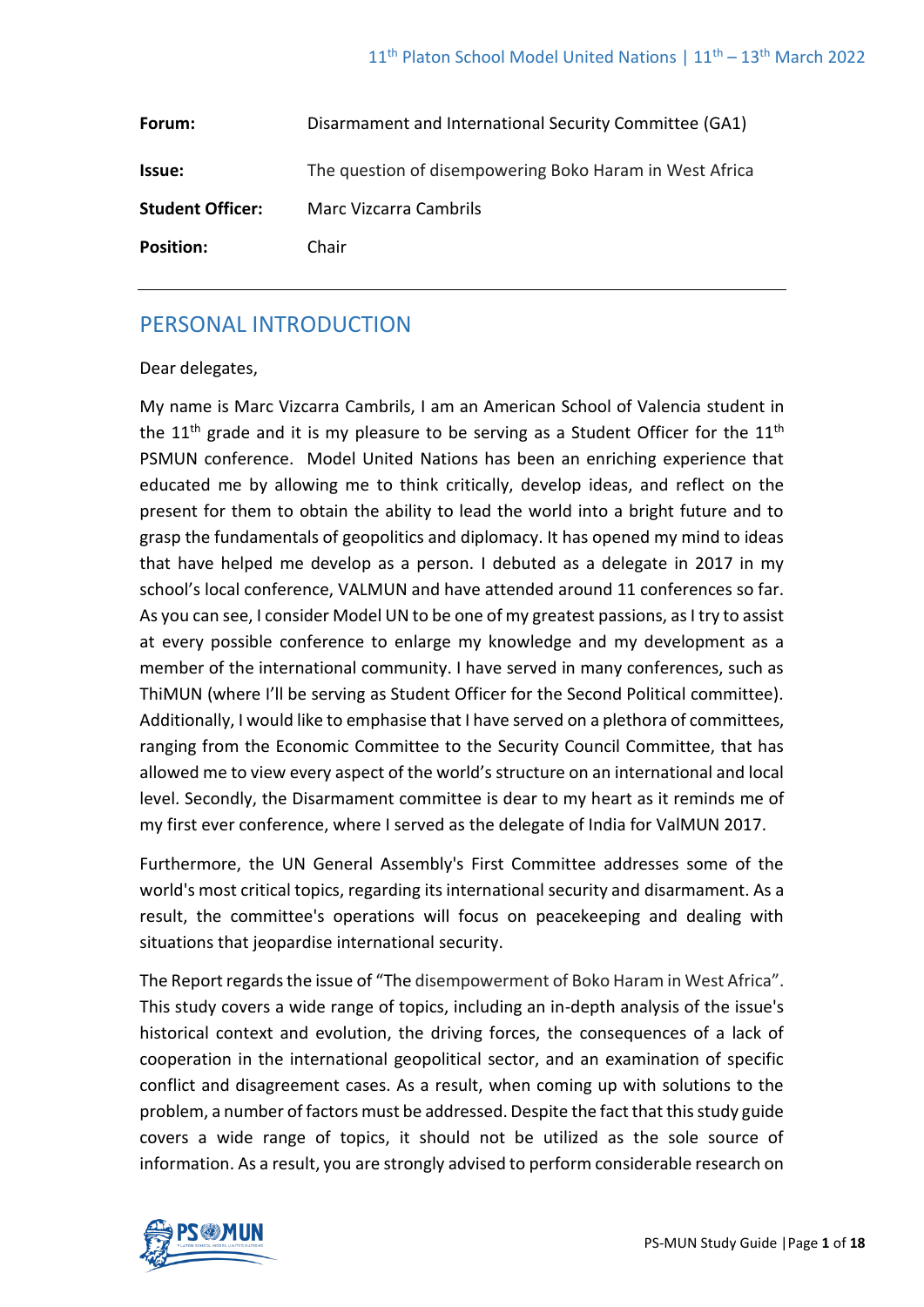the subject in order to get a comprehensive grasp. If you have any questions or need any further clarifications to feel free to contact me at the following email: [marcvizcarra@studentasvalencia.org](mailto:marcvizcarra@studentasvalencia.org)

# TOPIC INTRODUCTION

Boko Haram is a terrorist organization centred in north-eastern Nigeria that is also active in Chad, Niger, and northern Cameroon, its official name being Jam 'at Ahl as-Sunnah lid-Da'wah wa'l-Jihd ("Group of the People of Sunnah for Preaching and Jihad"). Suicide bombers and conventional armed assaults on civilian and military targets are among Boko Haram's tactics. Following the kidnapping of Chibok girls in 2014, the majority of Boko Haram's suicide bombers are women; many are teens, and the youngest was only seven years old. Jihadists affiliated with Boko Haram rely on stealth, blending in with local communities or hiding in the vast countryside. The Nigerian military is widely accused of not properly equipping its men to battle Boko Haram.

The organisation has caused a threat to West African peace. The United Nations seeks to eradicate groups or organizations that cause a threat to citizens. According to Stephane Dujarric, the UN Secretary-Spokesperson, "which approved his proposal to establish a new UN Office of Counter-Terrorism." General's "Counter-terrorism and the prevention of violent extremism are among the Secretary-highest General's objectives in addressing a growing threat to world peace and security," Dujarric said. "As a result," he continued, "he believes that this redesign of the UN Counter-Terrorism architecture will aid the UN's greater efforts to promote conflict prevention, sustainable peace, and development." Furthermore, terrorism not only kills innocent people, but it also destabilizes democratic regimes, even in developed democracies like the United States and much of Europe. Terrorism can distort public debates, undermine moderates, elevate political extremists, and polarize nations by instilling fear. Terrorist violence can be reduced in scale and scope, and its most destructive political impacts can be mitigated, thanks to a variety of factors including governments, international organizations, and civil society.

Furthermore, regarding this conference's general theme ('Redefining Solidarity'), it is important to understand the need to alter the perception of world solidarity and add certain elements to consider as many international backgrounds and situations as possible. The process of establishing new foundations and prerequisites for a new relationship, which will be discerned by cooperation and mutual readiness to help, is referred to as the reinterpretation of it. Hence, it is vital to understand it, as the issue asks for it on a global scale to find possible solutions for the ones in need. Therefore, when trying to establish parameters to secure cooperative relations in the region and

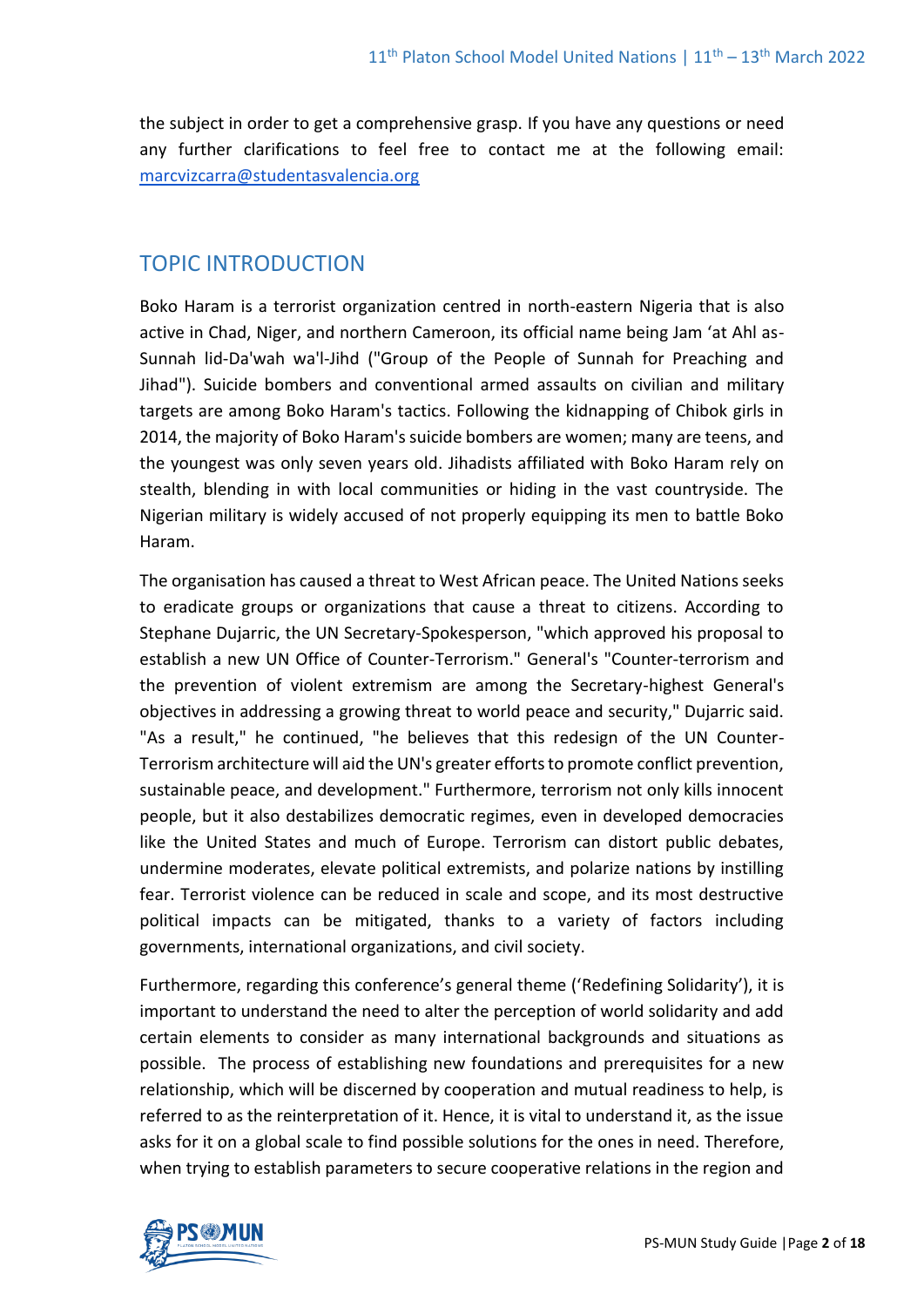the right to international solidarity for the peoples of Western Africa- as a human right that entitles individuals and peoples to meaningfully participate in, contribute to, and enjoy a social and international order in which all human rights and fundamental freedoms can be fully realized, on the basis of equality and non-discrimination- the long-term and the utmost goal is the redefinition of solidarity between and among the nations.

In a variety of ways, combating this problem is critical. To begin, given the provisions of the 2030 UN Agenda, which includes the aforementioned Sustainable Development Goals, it is critical to redefine cooperation and solid connections, especially while recovering from a multidimensional disaster like the COVID-19 epidemic and especially in an era full of civilian endangerment. The United Nations seek to ensure that all human beings can enjoy prosperous and fulfilling lives and that economic, social and technological progress occurs in harmony with nature, and to promote a global society that is devoid of fear and violence that is peaceful, just, and inclusive. The Issue tries to tackle groups that threaten the world and local peace and tries to redefine global solidarity to consider other issues apart from the mainstream ones. Bringing to the spotlight issues like these from different territories allows for it to reduce inequality between the varied victims of terrorism.

# DEFINITION OF KEY TERMS

# Jihadism

Jihadism is a neologism that is used in reference to "militant Islamic movements that are perceived as existentially threatening to the West" and "rooted in political Islam."

# Abduction

The action of forcibly taking someone away against their will.

# Westernisation

The adoption of the practises and culture of western Europe by societies and countries in other parts of the world, whether through compulsion or influence.

# Takfir

Term for a Muslim who excommunicates one of his or her fellow Muslims i.e. accuses another Muslim of apostasy.<sup>1</sup> Neither the Quran nor the hadiths contain the word. The names kufr and kafir, as well as others that use the same triliteral root k-f-r, occur. According to J. E. Campo, "the word takfir was introduced in the post-Quranic period

<sup>1</sup> McAuliffe, Jane Dammen. *Encyclopaedia of the Qur'An̄: EQ*. Brill, 2006.

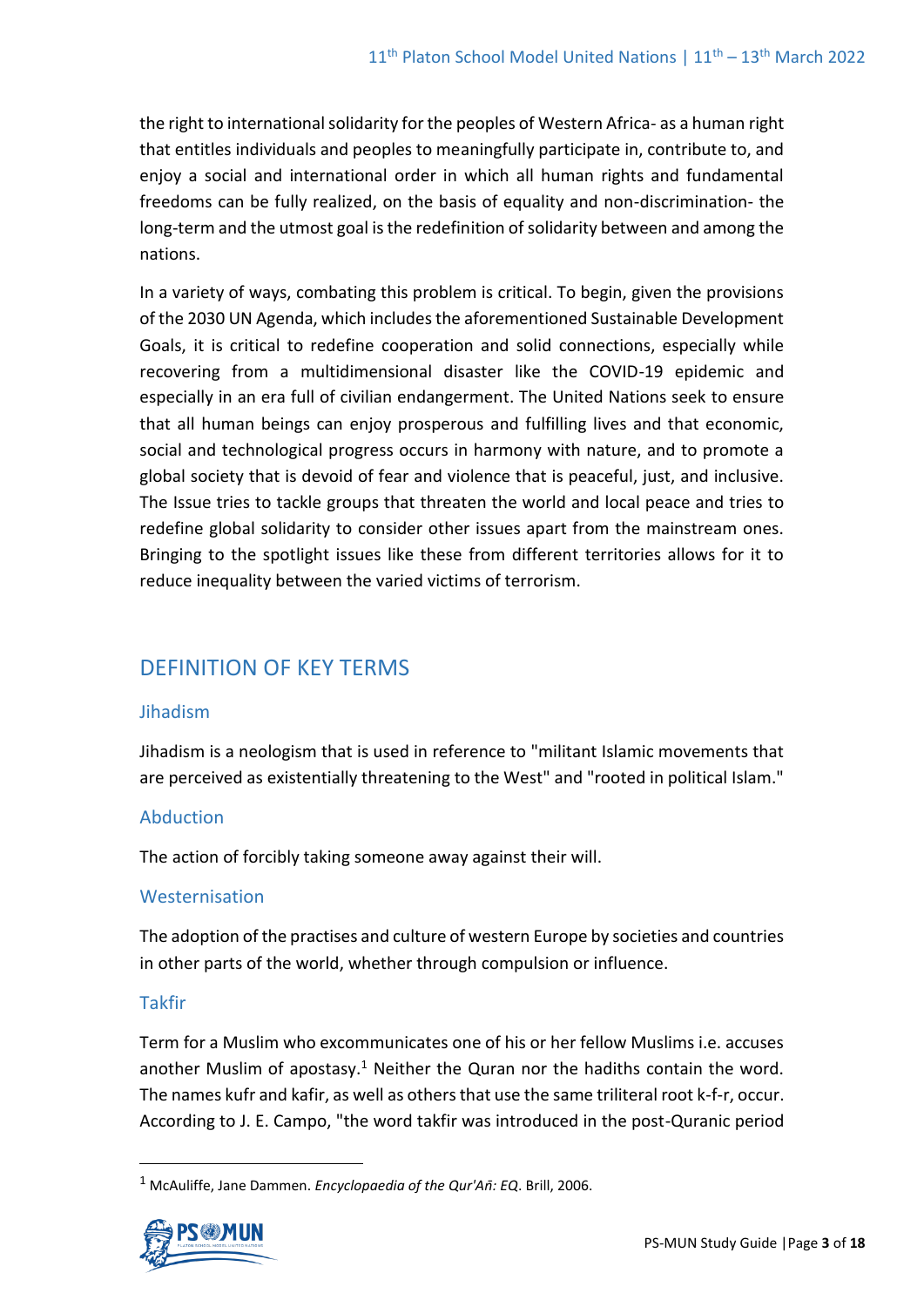and was first done by the Khawarij." Mukaffir is the act that causes takfir to occur. A takfiri is a Muslim who deems another Muslim to be an unbeliever or apostate. <sup>2</sup>

# Salafi Jihadism

A transnational, hybrid religious-political ideology based on the Sunni sect of Islamism, seeking a global caliphate, advocacy for "physical" jihadist and Salafist concepts of returning to what adherents believe to be the "true Islam".

# ISIL

Islamic State, at times known as the Islamic State of Iraq and the Levant, or by its Arabic acronym, Daesh, is a militant Sunni Islamist group. It is a former unrecognized quasi-state that follows a Salafi jihadist doctrine.

## National Security

National Security is the prevention of government repression, systematic violation of human rights and threats of militarization through acts of cooperation and partnership.

## International Cooperation

International cooperation is defined as the process of interaction through which the policies of the nations are coordinated, according to which states adjust their behaviours and actions, aiming to achieve a mutual and common goal.

### Operational Security

Operational security, also known as procedural security, is a risk management process that aims to combat incidents of risk towards national and international security. The 5 gradual steps of this process are the following: identification of the sensitive data, evaluation of the possible threats, analysis of the vulnerabilities, assessment of the threat level, deviation of a plan to mitigate the threats.

### **Solidarity**

Solidarity is the feeling of unification and fellowship that arises between and among nations through common purposes, responsibilities and interests, leading to cooperation and coordination in actions.

<sup>2</sup> Esposito, John L. *The Oxford Encyclopedia of the Modern Islamic World*. Oxford University Press, 2001.

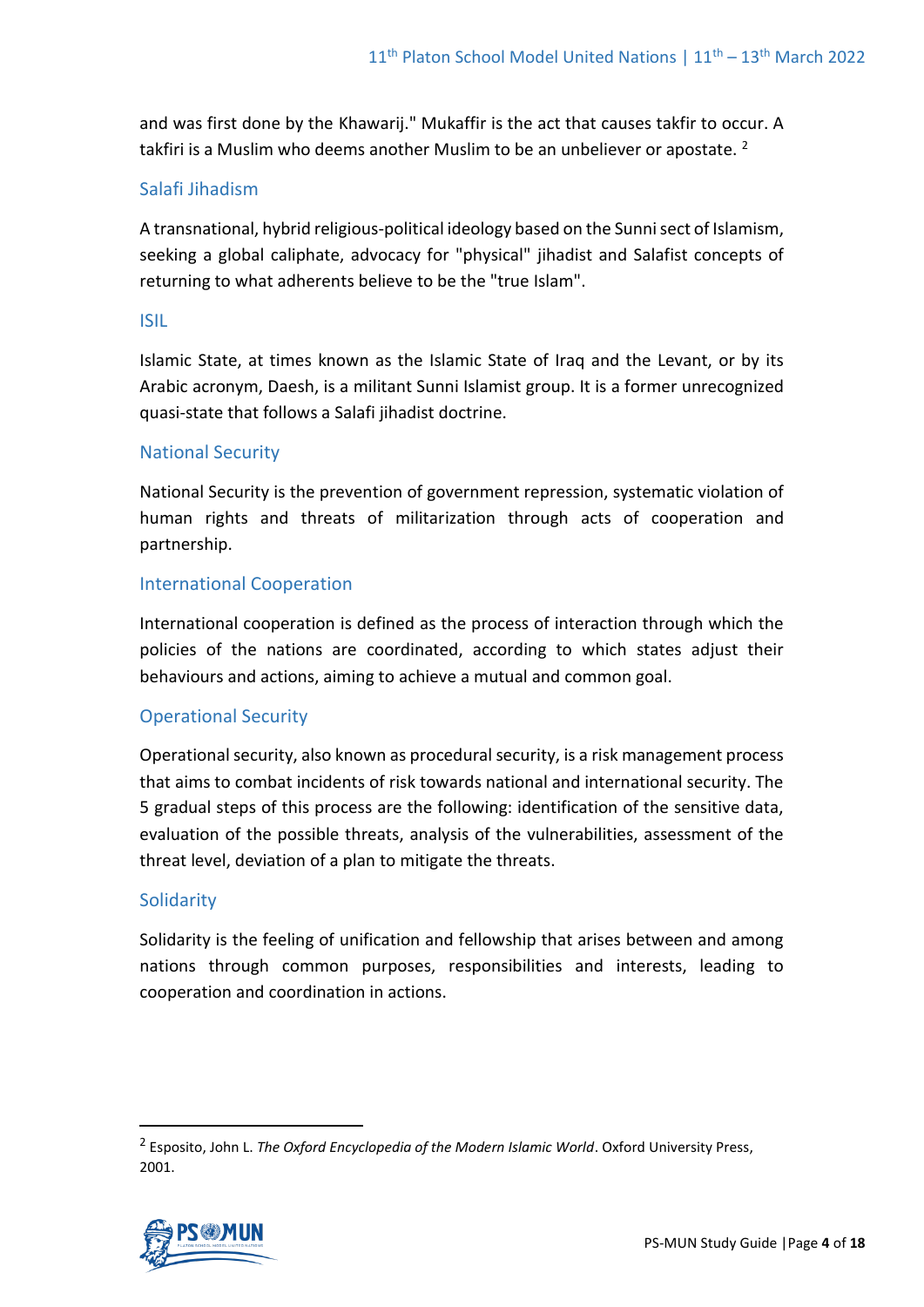# **Jurisdiction**

Jurisdiction is the authority and responsibility of a sovereign power to govern and legislate through the interpretation and application of the law through judicial institutions, aiming to administer justice.

# BACKGROUND INFORMATION

## HISTORICAL BACKGROUND

### Before the Creation of Boko Haram

The Bornu Empire dominated the land where Boko Haram is currently active before being conquered and eventually absorbed into the British Empire as Colonial Nigeria in 1900. With a mainly Kanuri Muslim population, it was a sovereign sultanate ruled according to the ideas of the Medina Constitution. Both the Bornu Emirate and the Sokoto Caliphate were ruled by the British in 1903. Christian missionaries disseminated the Christian word throughout the region at this time, converting a huge portion of the Nigerian population. When Nigeria gained independence in 1960, British rule came to an end. Nigeria was governed by a series of military dictatorships from 1966 until the introduction of democracy in 1999, with the exception of a brief period of civilian government between 1979 and 1983.

Religious violence hit a new high in 1980 in Kano, the country's main city in the north when the Muslim extremist sect Yan Tatsine ("followers of Maitatsine") organized riots that resulted in four or five thousand deaths. Maitatsine was killed in the ensuing military crackdown, sparking a wave of increasing violence that extended over other northern cities over the next two decades. Both the Maitatsine and Boko Haram movements were fueled by social injustice and poverty.

### Mohammed Yusuf

Mohammed Yusuf, Boko Haram's founder and leader until his murder in 2009, was schooled by the Kano Salafi Izala Sheik Ja'afar Mahmud Adamu, a Nigerian Salafist Scholar, according to the Borno Sufi Imam Sheik Fatahi; the two split somewhere between 2002 and 2004. They both preached at Maiduguri's Indimi Mosque, where the deputy governor of Borno was present. Mohammed Marwa, also known as Maitatsine ("He who curses others"), a self-proclaimed prophet (annabi, a Hausa word typically used only to identify the creator of Islam) born in Northern Cameroon who banned the study of texts other than the Quran, is said to have influenced many of the organization. Yusuf reiterated similar pre-modern notions about evolution, a flat world, and rain provided straight from God rather than evaporation in a 2009 BBC interview. From 1980 to 1985, Maitatsine's followers "wreaked havoc" in Nigeria's northern cities.

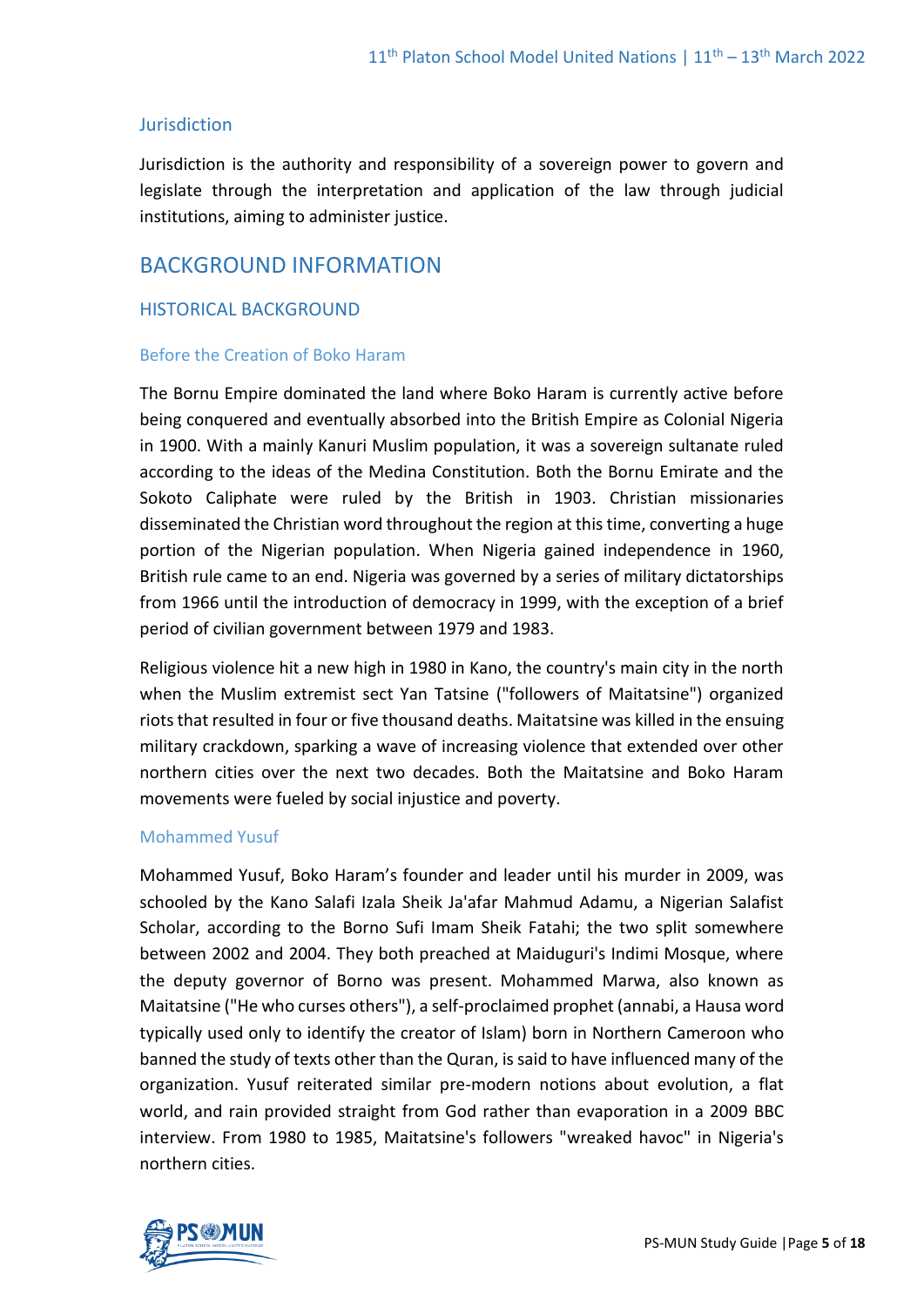## **Organisation**

The organisation was founded in 2002 by Mohammed Yusuf and led by Abubakar Shekau from 2009 until his death in 2021, however, it fractured following Yusuf's murder and again in 2015. The group's major purpose when it was initially established was to "purify" Islam in northern Nigeria, believing that jihad should be postponed until the group was powerful enough to overturn Nigeria's government. Previously, the organisation was affiliated with the Islamic State of Iraq and the Levant. Boko Haram has a reputation for cruelty, and since the conflict began in 2009, the group has killed tens of thousands of people in attacks on police, armed personnel, and civilians. According to the Global Terrorism Index, it has killed over 300,000 children and forced 2.3 million people to flee their homes. It was the world's worst terror group in the mid-2010s. Boko Haram has had a role in regional food shortages and famines.

Boko Haram's growing radicalization led to a military campaign in Nigeria and the assassination of its leader, Mohammed Yusuf, in July 2009. Following a large prison break in Bauchi in September 2010, the group's surprising rebirth was accompanied by increasingly sophisticated attacks, beginning with soft targets and expanding in 2011 to include suicide bombings of police headquarters and the United Nations office in Abuja. The government's declaration of a state of emergency in early 2012, which was later expanded to cover the whole northeast of Nigeria the following year, resulted in an increase in both security force cases of abuse and terrorist attacks.

Regarding the individuals displaced, at least 250,000 individuals have fled Nigeria to Cameroon, Chad, or Niger as a result of the fighting, since May 2013. In 2014, Boko Haram killed approximately 6,600 individuals. The kidnapping of 276 schoolgirls in Chibok, Borno State, Nigeria, in April 2014 was the group's first mass abduction. Efforts to quell the uprising have been impeded by security service corruption and human rights violations.

The militants took control of areas of land in and around their native state of Borno in mid-2014, believed to be 50,000 square kilometres in January 2015, but not the state capital, Maiduguri, where the group was founded. Boko Haram's leader, Abubakar Shekau, declared allegiance to the Islamic State of Iraq and the Levant on March 7, 2015. Hundreds of terrorists left Boko Haram and founded their own organization, "Islamic State's West Africa Province," according to the BBC, due to internal problems between the two groups. The Director of Information of Nigeria's Defense Headquarters declared in September 2015 that all Boko Haram camps had been destroyed, yet the group's attacks continue. President Muhammadu Buhari of Nigeria stated in 2019 that Boko Haram had been "technically defeated." However, Boko Haram's activities have intensified, and the group remains a severe danger in 2021. Nigerian officials, as well as a second investigation by The Wall Street Journal, confirmed Shekau's death in May 2021.

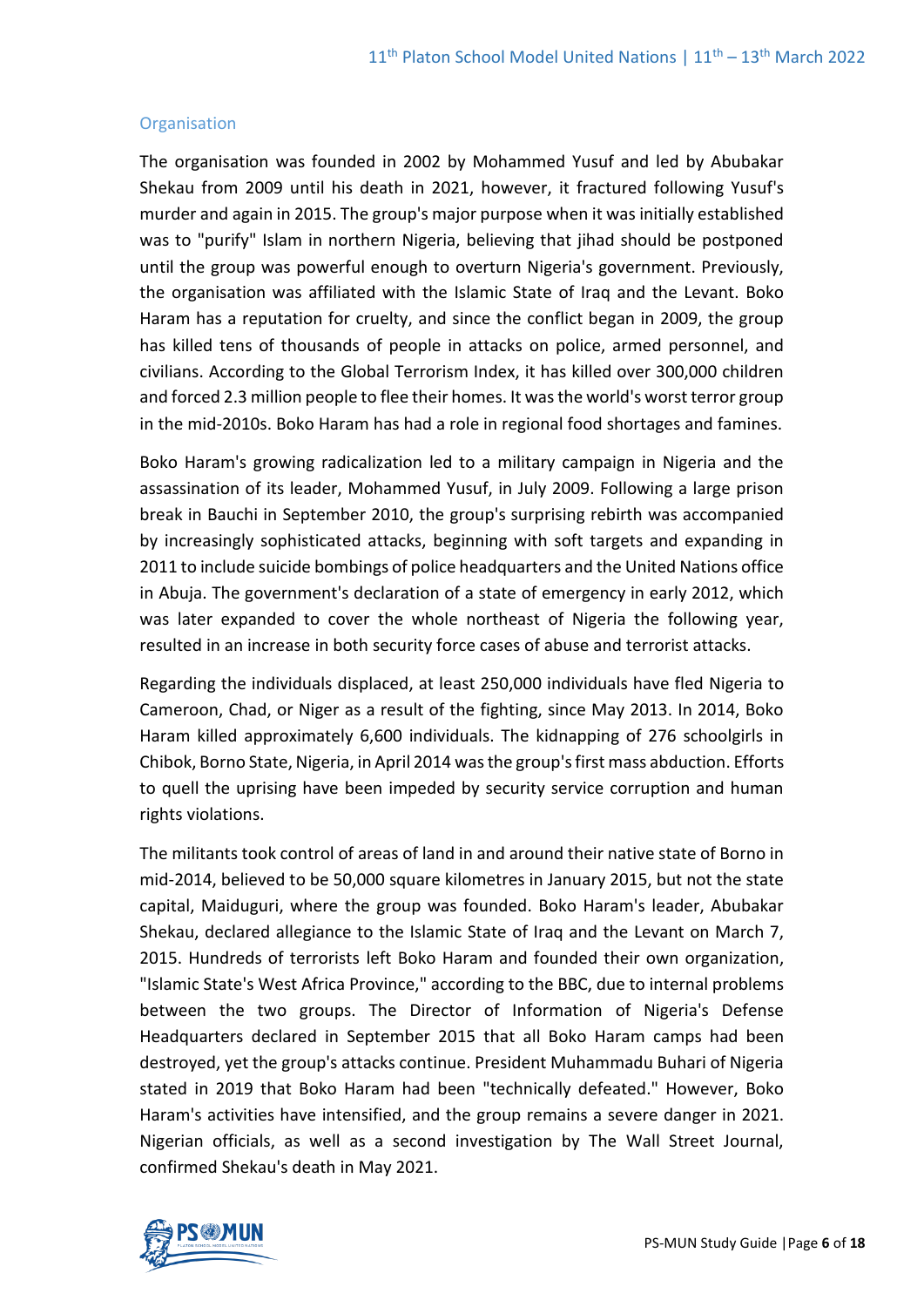#### **Causes**

Some analysts have attributed Boko Haram's success to economic factors. In Nigeria, wealth has been concentrated among members of a small political elite, primarily in the country's Christian south. Nigeria has Africa's largest economy, but 60% of its 173 million people live on less than \$1 a day (as of 2013). Local authorities' imposition of sharia law, which began in Zamfara in January 2000 and spread to 12 northern states by late 2002, may have facilitated relations between Boko Haram and political figures, but the organization believes it was corrupted. Academic Atta Barkindo attributes the group's "amazing" ability to "maintain momentum" to "accumulated and unaddressed grievances" against colonialism in the region, such as the colonial boundaries (of Nigeria, Ghana, etc.) established by Europeans that bear no resemblance to "precolonial empires, ethnic or cultural territories," and the group's use of the Islamic Kanem–Bornu Empire's "historical narrative "Our land was an Islamic state before it (sic) was changed into a land of kafir (infidel), the current system is opposed to authentic Muslim values," Mohammad Yusuf lectured.

## Consequences of its existence in sectors of life



## Expansion of Occupied Territory

Boko Haram's onslaught on Gwoza signalled a shift in strategy, as the organization continued to seize territory in Borno's north-eastern and eastern regions, as well as Adamawa and Yobe. Cameroon's troops repelled attacks from across the border. The Nigerian military has officially denied the territorial advances. Shekau stated that Gwoza was now part of an Islamic caliphate in a video released by the news agency AFP on August 24. At the beginning of September, the

town of Bama, 70 kilometres (45 miles) from the state capital Maiduguri, was claimed to have been captured, resulting in thousands of citizens fleeing to Maiduguri, even as residents there attempted to evacuate. Local vigilantes who had managed to flee corroborated Boko Haram's territorial gains, which the military continued to deny.

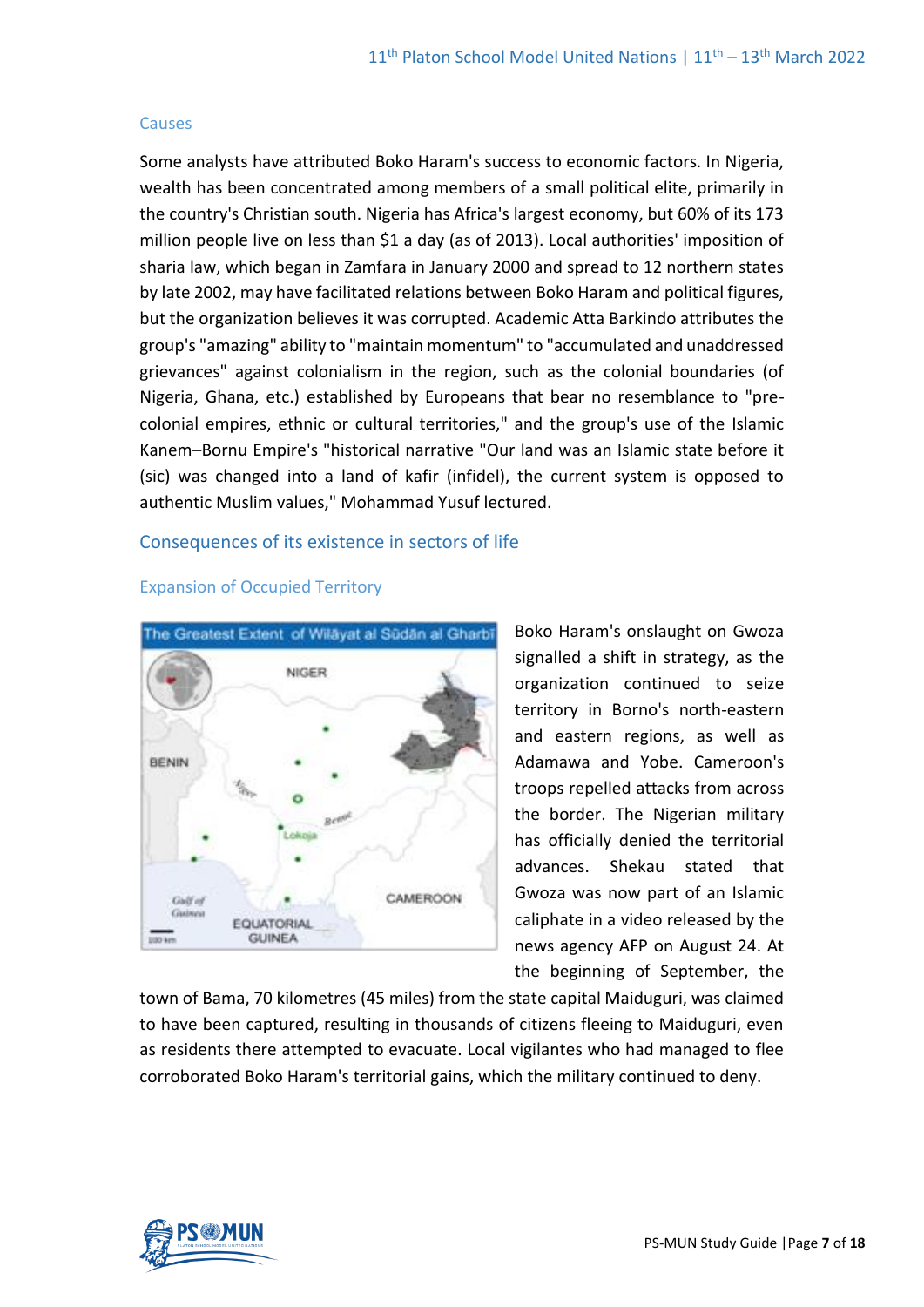# Effects and impact

### Ideology

Boko Haram's founder, Muhammad Yusuf, is said to have been influenced by the notorious Islamic preacher Mohammed Marwa, who forbade the reading of any texts other than the Quran. In a 2009 interview, Yusuf emphasised his objection not only to Western education but also to the notion of evolution, a spherical (rather than flat) Earth, and the idea that rain is caused by "evaporation induced by the sun" rather than being created and brought down directly by God.

They reject Nigerian society's Westernisation/Colonisation, which it blames for "Nigeria's culture of corruption," and calls for the establishment of an Islamic state in the country. In 2009, it morphed into a jihadist organization. As Sunni Salafi Jihadis, the group seeks to restore the Islamic caliphate and subjugate all peoples, eradicating contemporary states and patriotic feelings for them. "It was the rejection of nationalism that drove the mujahidin (jihad fighters) in Nigeria to give bay'ah (fealty) to the Islamic State and wage war against the Nigerian murtaddin (apostates) fighting for the Nigerian taghut (idolatrous tyrant)," an IS statement said after Boko Haram declared its allegiance to the Islamic State. The Salafi doctrine is followed by warriors who are linked with the movement.

### Takfir

Takfir or takfeer refers to a Muslim's ex-communication from Islam by another Muslim or accusing another Muslim of being an apostate. Neither the Quran nor the hadiths contain the word. The names kufr and kafir, as well as others that use the same triliteral root k-f-r, occur. According to J. E. Campo, "the word takfir was introduced in the post-Quranic period and was first done by the Khawarij." Mukaffir is the act that causes takfir to occur. A takfiri is a Muslim who deems another Muslim to be an unbeliever or apostate.

An ill-founded takfir charge was serious forbidden conduct (haram) in Islamic jurisprudence, with one hadith claiming that one who erroneously declares a Muslim an unbeliever is himself an apostate, according to the conventional interpretations of sharia law.

In the history of Islam, the Kharijites, a group that dates back to the 7th century CE, practised takfir and were a source of insurgency against the early caliphates for generations. Islamic scholars (Ulema) have traditionally argued that only they have the authority to declare someone a kafir (unbeliever), that all legal measures should be followed before proclaiming takfir, and that individuals who profess the Islamic faith should be excluded.

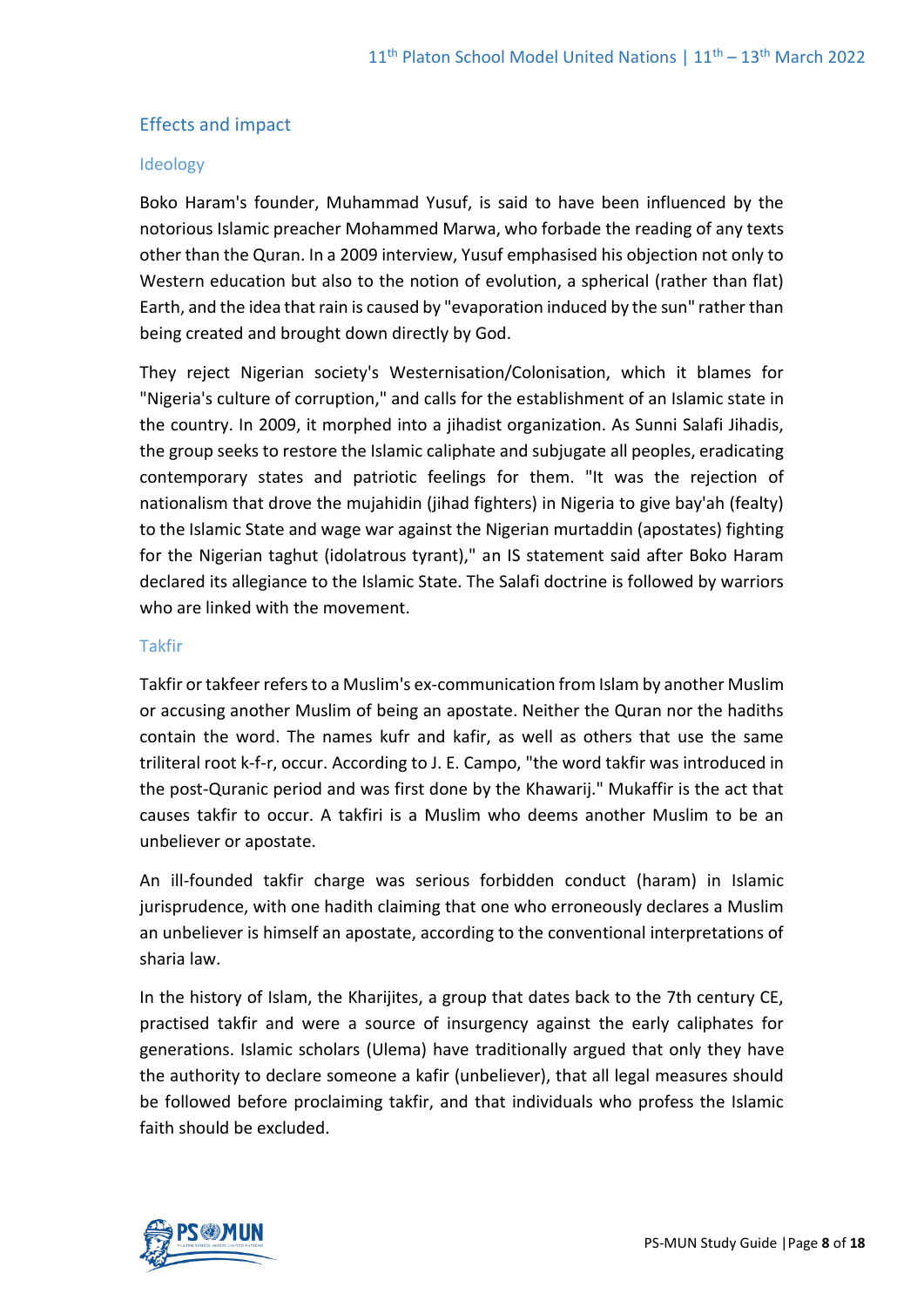Members' beliefs tend to be centred on strict adherence to Wahabism. Members of the Sufi and Shiite sects, as well as mainstream Sunni Muslims who refuse to support their struggle, have been labelled as infidels by the organisation. This propensity to takfir – accuse self-declared Muslims of being apostates from Islam and sentence them to death – is a deviation from mainstream Islam, but not from Salafi jihadism.

The mainstream Islamic ideology forbids the slaughter or enslavement of other Muslims, which makes it difficult for an insurgent to overturn a Muslim government. Takfiring — labelling those who resist the jihadis as apostates — has the extra benefit of removing the taboo and making the execution of these Muslims a "religious responsibility".

Sayyid Qutb, an Egyptian Islamist ideologue, preached that the entire Muslim world had fallen into a state of collective apostasy or jahiliyah (pre-Islamic ignorance) several centuries ago. He argued that because Muslim government officials were not Muslims but apostates who were hindering the resurrection of Islam, "physical force" should be employed to remove them.

# Islamic State Rivalry

Initially, Boko Haram and ISIL were allies. Due to geographical issues, the two groups became opponents as ISIL attempted to seize Boko Haram-controlled areas.

Boko Haram leader Abubakar Shekau issued a 16-minute video in July 2014. He pledged allegiance to ISIS self-styled caliph Abu Bakr Al-Baghdadi in March 2015. In August 2016, he was replaced by Abu Musab al-Barnawi, the son of Muhammad Yusuf. Shekau retaliated against his demotion by disbanding ISIS under the name Jam'at Ahl as-Sunnah lid-Da'wah wa'l-Jihd (JAS).

The government began the 2015 West African Operation just before it declared allegiance to ISIL, during which Boko Haram lost much of the land it had captured over time. The group then retreated to the Sambisa Forest and began using guerilla warfare methods.

As of 2017, three Boko Haram-affiliated factions existed, all attempting to build an Islamic state based on sharia law. The "West African Province," which is part of ISIL, Jam'at Ahl as-Sunnah lid-Da'wah wa'l-Jihd, is controlled by Sheaku; and Ansaru, which is loyal to al-Qaeda and rejects al-caliphate, Bagdadi's but shares his criticism of its interpretation of takfir.

Boko Haram and Islamic State in West Africa (ISWAP) have been enemies since 2021, or even a year earlier, when ISWAP attacked the headquarters of Boko Haram leader Abubakar Shekau. It was the first significant confrontation between the two groups, and both sides are still at large. Several Boko Haram militants were killed in the raid

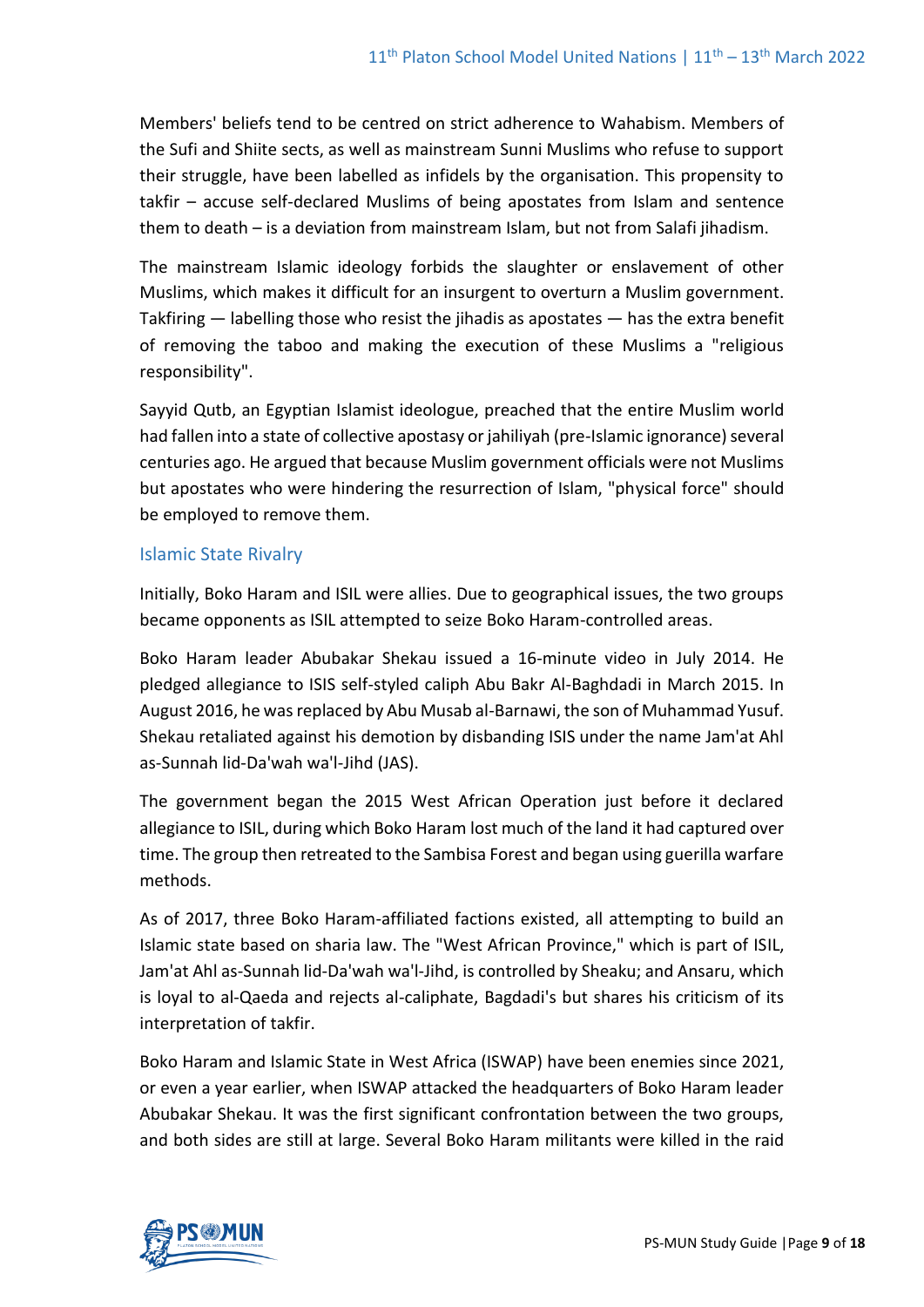on May 20, 2021, and their whereabouts are unknown but believed to be gravely injured.

# MAJOR COUNTRIES AND ORGANISATIONS INVOLVED

## China

The People's Republic of China firmly stands with the Nigerian government and has offered help in May 2014, including satellite data and military hardware. Furthermore, the breadth of Chinese involvement in Africa has grown dramatically, from the provision of armaments and deployment in peacekeeping missions to conflict mediation and military training. Subsequently, China is expertly employing anti-piracy measures and participation in peacekeeping missions to portray itself as a responsible force while also advancing its broader strategic goals in Sub-Saharan Africa.

Although China's arms producers have primarily sold small and light weaponry to African countries until now, they have begun to sell more advanced and complex weapon systems, such as the CH-3 unmanned ariel vehicle and battle tank, to help Nigeria's anti-Boko Haram operations. Due to their simple availability and low cost, these purchases of defence equipment and military hardware are profitable for African governments.

# Colombia

Colombia seeks to help the Nigerian government as it sent a delegation of security professionals to Nigeria in October 2015 to help the Nigerian authorities and share security and counter-terrorism experience. A group led by Lieutenant General Tukur Yusuf Buratai visited Colombia in January 2016 to exchange information about the Boko Haram insurgency.

# United Kingdom

The United Kingdom implemented a \$259 million emergency assistance package in 2017. Nigeria has also received military assistance and counter-terrorism training from the United Kingdom. To aid in the fight against Boko Haram, the British government has supplied training to 28,000 Nigerian military personnel. Over 40 British soldiers have also been deployed to Nigeria for an extended period of time.

On August 28, 2018, the British government issued a press release outlining the terms of a newly created collaboration between the UK and Nigeria aimed at reducing the threat presented by Boko Haram to residents in both countries. The news release details the various ways for preventing and mitigating the effects of Boko Haram

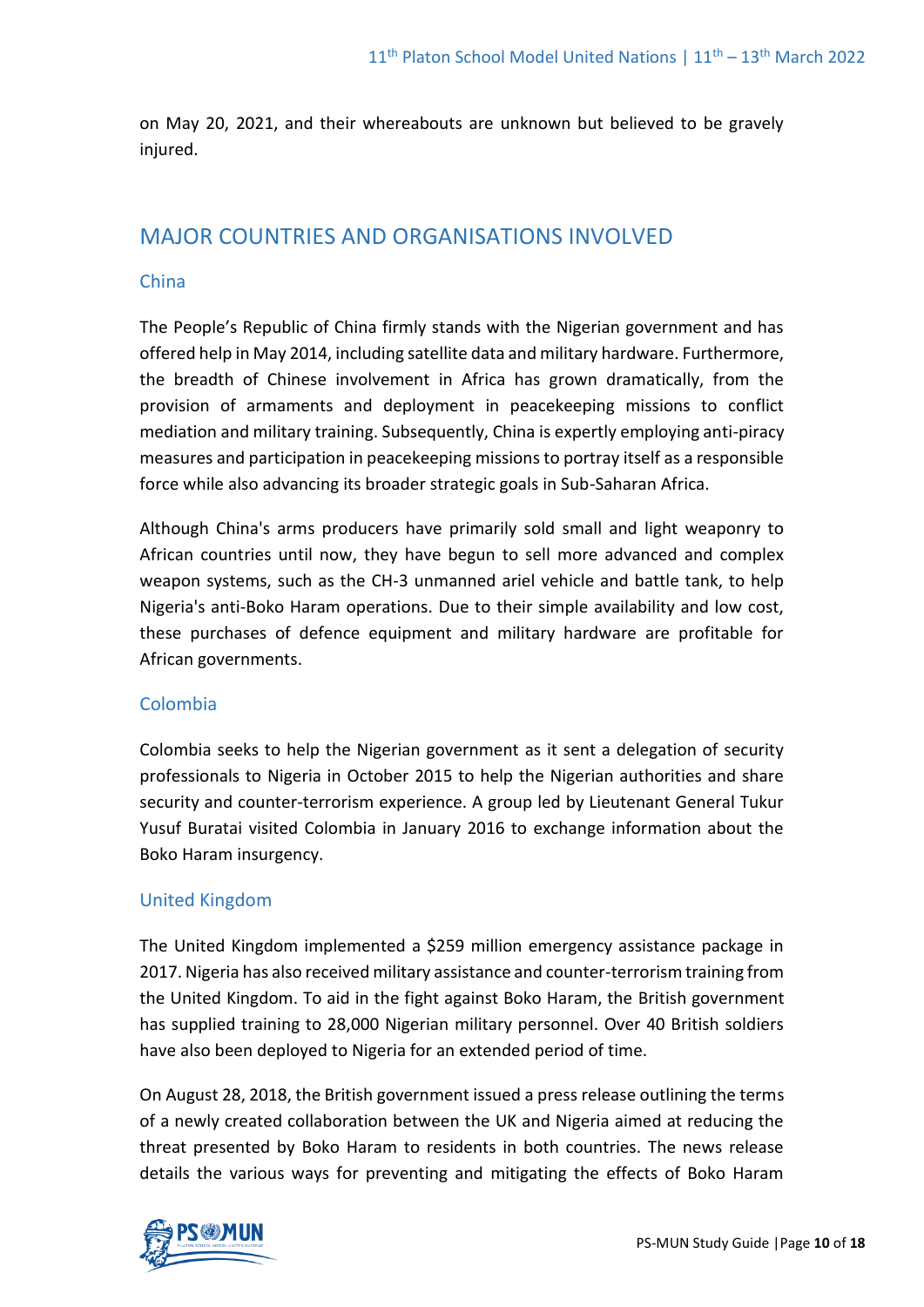attacks in Nigeria, including community participation and direct intervention by the Nigerian government.

### USA

The US Department of State debated whether or not to include Boko Haram on its list of foreign terrorist organizations (FTOs) in 2012. (Foreign Terrorist Organizations). While the Bureau of Counterterrorism favours designation, the Bureau of African Affairs advises caution. Officials from the Justice Department, the FBI, the CIA, and many members of Congress have pushed the State Department to identify Boko Haram as a foreign terrorist organization (FTO). The Nigerian government has spoken out against an FTO designation, citing worries that it would elevate Boko Haram's profile and have ramifications for humanitarian help in the region where the terrorist group operates. Twenty academic experts on Nigeria signed a letter to the State Department urging it not to designate Boko Haram as a Foreign Terrorist Organization (FTO), claiming that doing so would stymie NGO efforts in the region and legitimize the Nigerian Army's human rights violations in the fight against Boko Haram.

# European Union

Two European Union-funded projects have assisted over 150,000 students and 2,500 teachers in Nigeria's Borno State, which is located in the northeast of the country and is frequently targeted by Boko Haram attacks. They were unveiled in Maiduguri, Borno State's capital, on Friday, June 28 2019. They have helped reestablish access to safe, inclusive, and high-quality primary and secondary education for boys and girls, as well as strengthen the education system, with a total value of €20 million.

The European Union stands to act upon resolving the Humanitarian aspect of the conflict as it is not a military organization and does not have the power to focus on such matters, NATO does such.

# African Union

The Chairperson urgently appeals for continental and international solidarity with the countries of the Lake Chad basin and the G5 Sahel region who are at the forefront of the fight against terrorism. Therefore, the African Union has delpoyed regional security forces to adress the threat of Boko Haram after its acceptance by the UN Special Envoy for West Africa. The African Union approved the formation of a regional force of over 8,000 troops to confront Boko Haram on March 6, 2015.

### UNICEF

Since 2017, UNICEF has aided the social and economic reintegration of over 8,700 children who have been released from armed groups by assisting in the identification

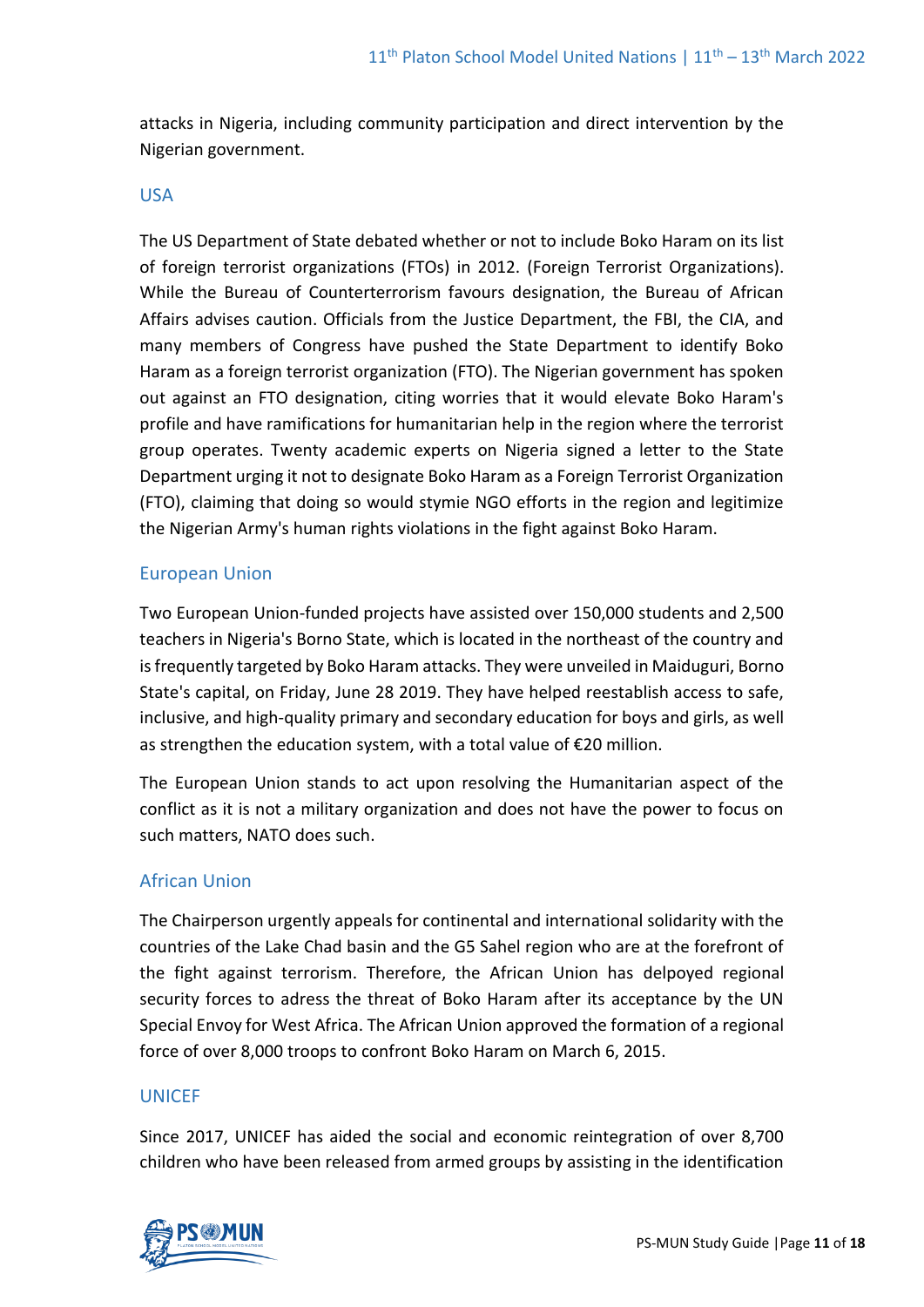of their families, reuniting them with their communities, and providing psychosocial support, education, vocational training and informal apprenticeships, as well as opportunities to improve livelihoods.

UNICEF observed an increase in the number of child suicide bombers in Nigeria, Niger, Cameroon, and Chad in the first three months of 2017, compared to 30 in the previous year, 56 in 2015, and 4 in 2014. Kidnapped children who manage to flee Boko Haram are frequently detained or shunned by their towns and family. "They are imprisoned in military barracks, apart from their parents, without medical follow-up, without psychological support, without education, under conditions and for periods that are unknown," said Patrick Rose, a UNICEF regional coordinator. "Society's rejection of these children, as well as their sense of loneliness and desperation," according to the NGO, "maybe make them more open to promises of martyrdom through acceptance of perilous and lethal missions."

# TIMELINE OF EVENTS

| Date of Event  | <b>Description of event</b>                                         |
|----------------|---------------------------------------------------------------------|
| Sep 7th 2010   | Boko Haram, having regrouped under its new leader, broke 105        |
|                | of its members out of prison in Bauchi on September 7, together     |
|                | with nearly 600 other inmates. The gang went on to ramp up their    |
|                | insurgency, carrying out numerous attacks across Nigeria,           |
|                | especially in the north.                                            |
| December       | Boko Haram detonates four bombs in Jos and attacked two churches in |
| 24th, 2010     | Maiduguri.                                                          |
| December       |                                                                     |
| 31st, 2010     | Bombing of barracks in Abuja, four civilians killed                 |
| February 2013  | Boko Haram kidnaps seven French tourists in the far north of        |
|                | Cameroon.                                                           |
| 8th February   | Nine polio vaccinators killed in shootings at two clinics in Kano   |
| 2013           |                                                                     |
| April          | A massacre of dozens of civilians as well as the destruction of     |
| 16th/17th,     | hundreds of homes and businesses occurred in Baga, Borno,           |
| 2013           | during a battle between Boko Haram and the Nigerian Army.           |
| August 11th,   | On 11 August, Boko Haram killed 44 people in a mass shooting at     |
| 2013           | a mosque in Konduga, Borno.                                         |
| Jan 14th, 2014 | A car bombing in Maiduguri killed at least 17 persons.              |

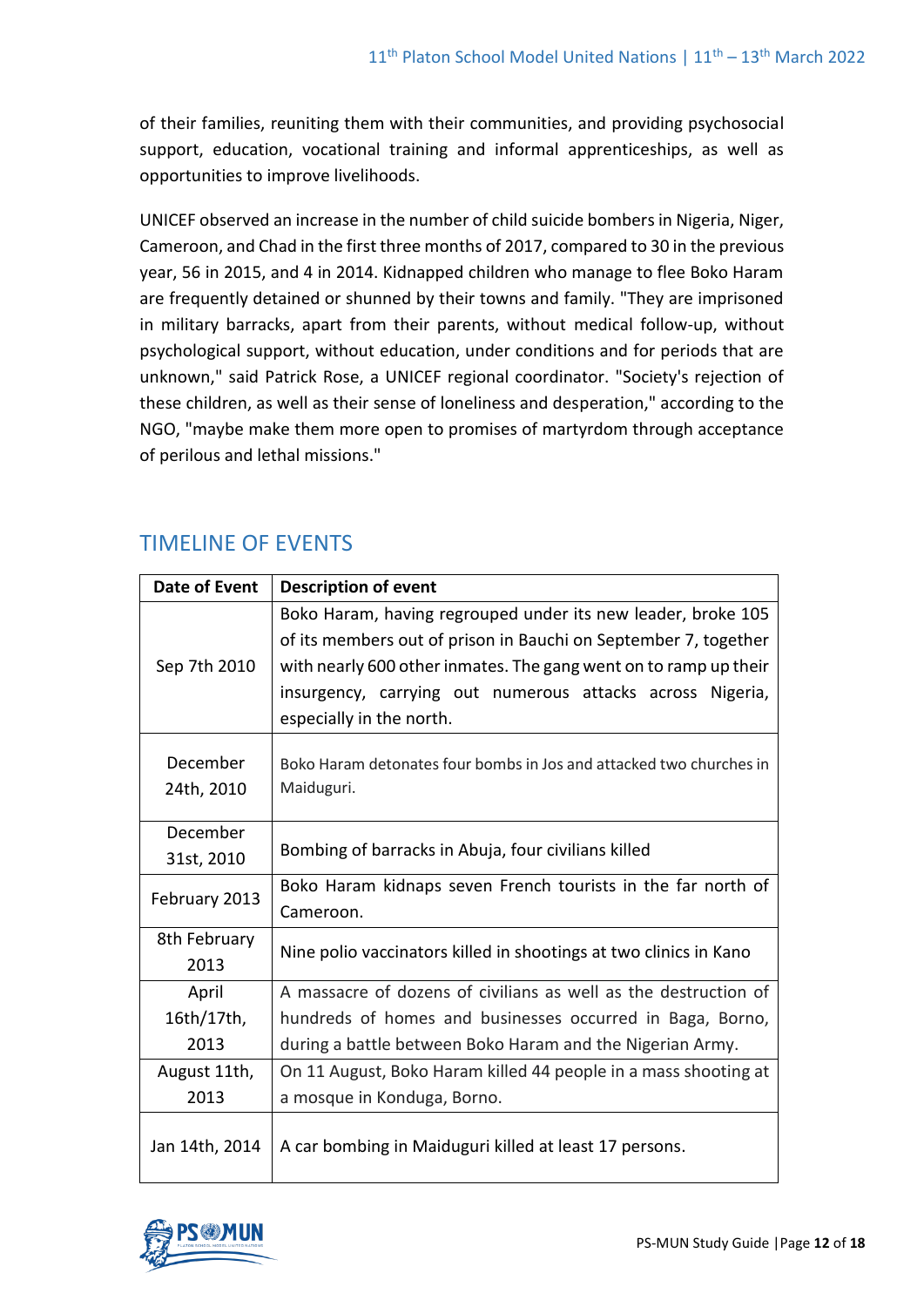| April<br>14th/15th<br>2014<br>May 16th 2014 | Boko Haram abducted 276 schoolgirls from Chibok, Borno, on the<br>14th and 15th of April. Shekau stated that he intended to sell<br>them into slavery. The tragedy drew widespread international<br>media attention to Boko Haram.<br>Boko Haram's position in northern Cameroon has grown. Ten<br>Chinese employees were kidnapped on May 16 in a raid on a<br>construction firm site. In July, the deputy prime minister's home<br>hamlet was besieged by roughly 200 militants. The raid claimed<br>the lives of at least 15 persons, including troops and police<br>officers. |
|---------------------------------------------|-----------------------------------------------------------------------------------------------------------------------------------------------------------------------------------------------------------------------------------------------------------------------------------------------------------------------------------------------------------------------------------------------------------------------------------------------------------------------------------------------------------------------------------------------------------------------------------|
| Jan 3rd, 2015                               | Boko Haram stormed Baga on 3 January, taking the city and the<br>multinational joint task force military camp.                                                                                                                                                                                                                                                                                                                                                                                                                                                                    |
| Jan 30th, 2016                              | Boko Haram militants attacked Dalori Village in Borno State killing<br>at least 86 people and injuring at least 62 others.                                                                                                                                                                                                                                                                                                                                                                                                                                                        |
| January 17th<br>2017                        | On 17 January, the Nigerian Air Force carried out an airstrike on<br>an IDP camp in Rann, Borno. They had mistaken it for a Boko<br>Haram camp; the bombing killed dozens of civilians.                                                                                                                                                                                                                                                                                                                                                                                           |
| March 22nd<br>2017                          | On 22 March, suicide bombers attacked an IDP camp in Maidiguri,<br>killing four people and wounding 18 others.                                                                                                                                                                                                                                                                                                                                                                                                                                                                    |
| Feb 19th, 2018                              | On February 19, 2018, Boko Haram abducted 110 schoolgirls<br>from the Government Technical Girls College in Dapchi, Yobe<br>State, killing five of them the same day. They freed all but one of<br>the surviving girls on March 21, after the Nigerian government<br>paid a huge ransom.                                                                                                                                                                                                                                                                                          |
| March 23rd,<br>2019                         | Boko Haram militants attacked soldiers in Boma, Chad, on March<br>23. Chadian army claimed to have killed roughly 1,000 Boko<br>Haram insurgents during their eight-day counter-offensive.                                                                                                                                                                                                                                                                                                                                                                                        |
| May 18th,<br>2020                           | The group invaded the Nigerian community of Gajigana, Borno,<br>29 miles north of the state capital Maiduguri. At least 20 people<br>were killed, and another 25 were injured.                                                                                                                                                                                                                                                                                                                                                                                                    |
| May 20th,<br>2021                           | Boko Haram leader Abubakar Shekau died on May 20, according<br>to Nigerian intelligence sources. Sources say he detonated a<br>suicide vest to avoid capture by rival Islamist militants                                                                                                                                                                                                                                                                                                                                                                                          |

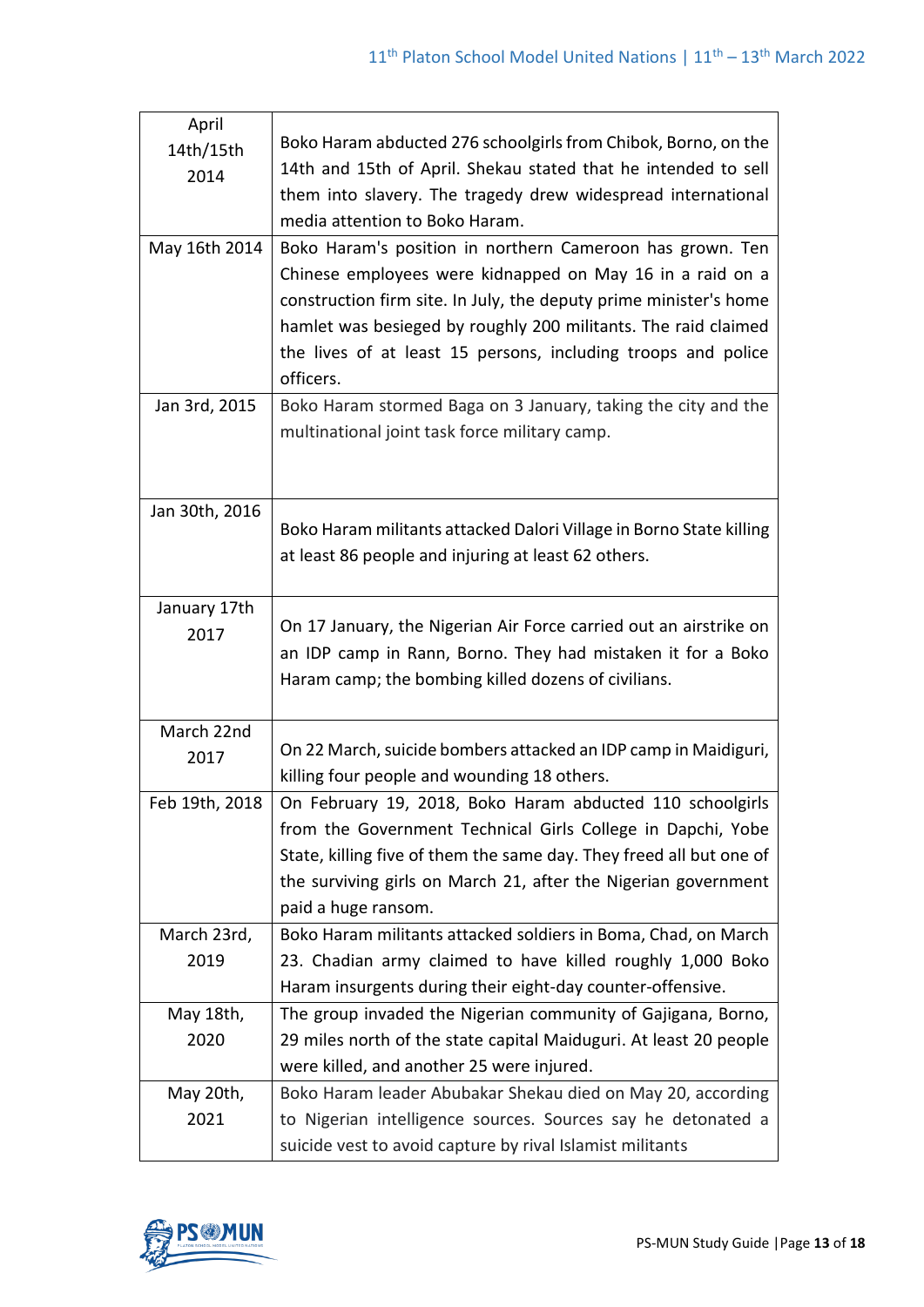# PREVIOUS ATTEMPTS TO SOLVE THE ISSUE

# African Coalition Force

Cameroon's foreign minister declared on November 30, 2014, that a coalition force to combat terrorism, including Boko Haram, would be operating soon after months of negotiations. A total of 3,500 soldiers from Benin, Chad, Cameroon, Niger, and Nigeria would make up the army. In January 2015, the Economic Community of West African States (ECOWAS) held talks about forming a larger armed force.

Early in February 2015, Benin, Cameroon, Chad, and Niger tentatively agreed to provide 7,500 African Union troops. Following a concerted weekend operation by Nigerian, Chadian, and Cameroonian forces, the Nigerian Army said on February 2, 2015, that it had regained Gamboru from Boko Haram, as well as the surrounding towns of Mafa, Mallam Fatori, Abadam, and Marte. Chadian and Nigerian airstrikes and ground soldiers had forced Boko Haram militants to flee roughly a dozen towns and villages by February 6, 2015.

The Nigerian military retook Monguno in a concerted air and ground attack on February 17, 2015. The African Union approved the formation of a regional force of over 8,000 troops to confront Boko Haram on March 6, 2015.

# Intervention

Some countries argue that in order to tackle Boko Haram, there must be military intervention. For example, The Multinational Joint Task Force (MNJTF) is a combined multinational formation, comprising units, mostly military, from Benin, Cameroon, Chad, Niger, and Nigeria. It is headquartered in N'Djamena and is mandated to bring an end to the Boko Haram insurgency.

Furthermore, the French Republic, alongside the United States and the United Kingdom, have expressed their interest in directly intervening militarily in the region. Both France and the UK have sent troops to the region. The United States has done so as well and has used military drone airstrikes to attack controlled regions.

### Aid

Direct intervention is often seen as not viable for many entities that seek to aid the Nigerian cause. Certain bodies have chosen to aid in many aspects to help the resolution of the conflict. For this Committee, the most important type of aid would be the one that focuses on the military aspect. For example, the African Union has sent regional security troops to combat the threat posed by Boko Haram, after the UN Special Envoy for West Africa's approval. On March 6, 2015, the African Union

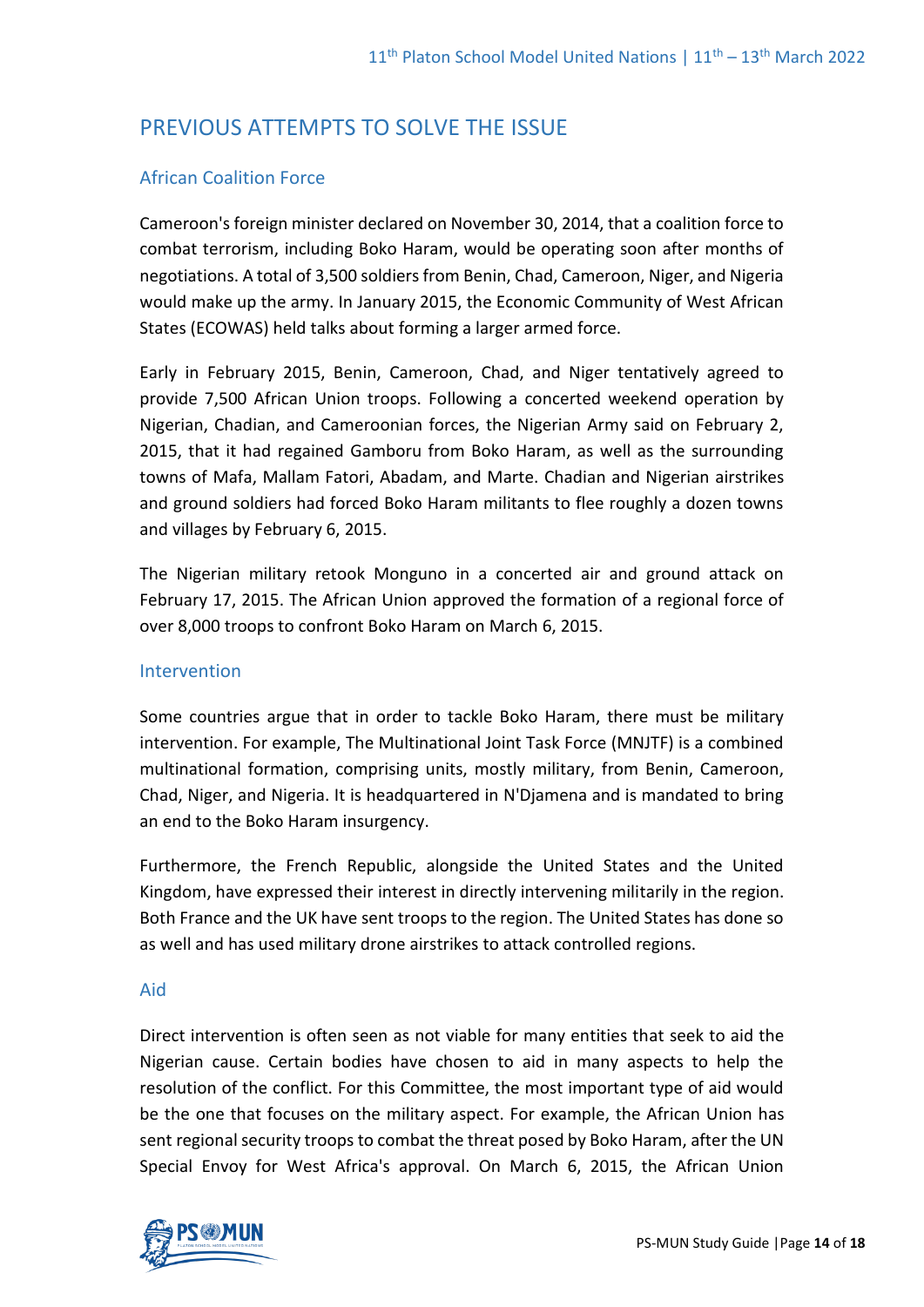approved the formation of a regional force of over 8,000 troops to combat Boko Haram. Governmental bodies like the CCP (Chinese Communist Party) have sent satellite data and military hardware to aid the Nigerian cause. Furthermore, some nations have opted to train division to assist their development as soldiers to help the Nigerian cause. Lastly, to fund military projects, nations like the United Kingdom have donated military packages and money to allow the Government's military to strengthen.

# POSSIBLE SOLUTIONS

# Continuation of Intervention and addition of members

Many consider that international cooperation can effectively combat a threat that cannot be addressed solely on a national level. In this context, the major international organizations have made combating terrorism one of their top priorities. Hence, the continuation of such intervention may be beneficial for the issue. The intervention could be done by more nations than the ones currently present and many new measures may be implemented to tackle and finally eradicate the extremist group.

# Enlargement of Aid

Nations could consider aid towards the affected countries, as intervention is not beneficial or even an option for some member-states. Hence, Aid in as many aspects as possible could be necessary for the implementation of measures to stop Boko Haram's terror. For the military aspect, nations could opt to send men, equipment, funding, or other sorts of beneficial resources to Boko Haram's main victims. This would allow them to strengthen their military so the removal of the group is not as complicated or dangerous to human safety.

# Coalitions and Funding Programs

To tackle Boko Haram, coalitions to tackle many aspects of the issue could be created. These could be mainly military coalitions. Member-states could consider the idea of creating funding programs for these coalitions or the currently existing ones to fulfil the fund needed to proceed with military endeavours to solve the issue at hand.

# Displacement of the population

Boko Haram abducts the population in its occupied territory for their malicious actions. Immediate displacement for the population and the protection of citizens would weaken the terrorist group as it would decrease the number of possible recruitments and victims. Weakening the group to progress into its eradication. But,

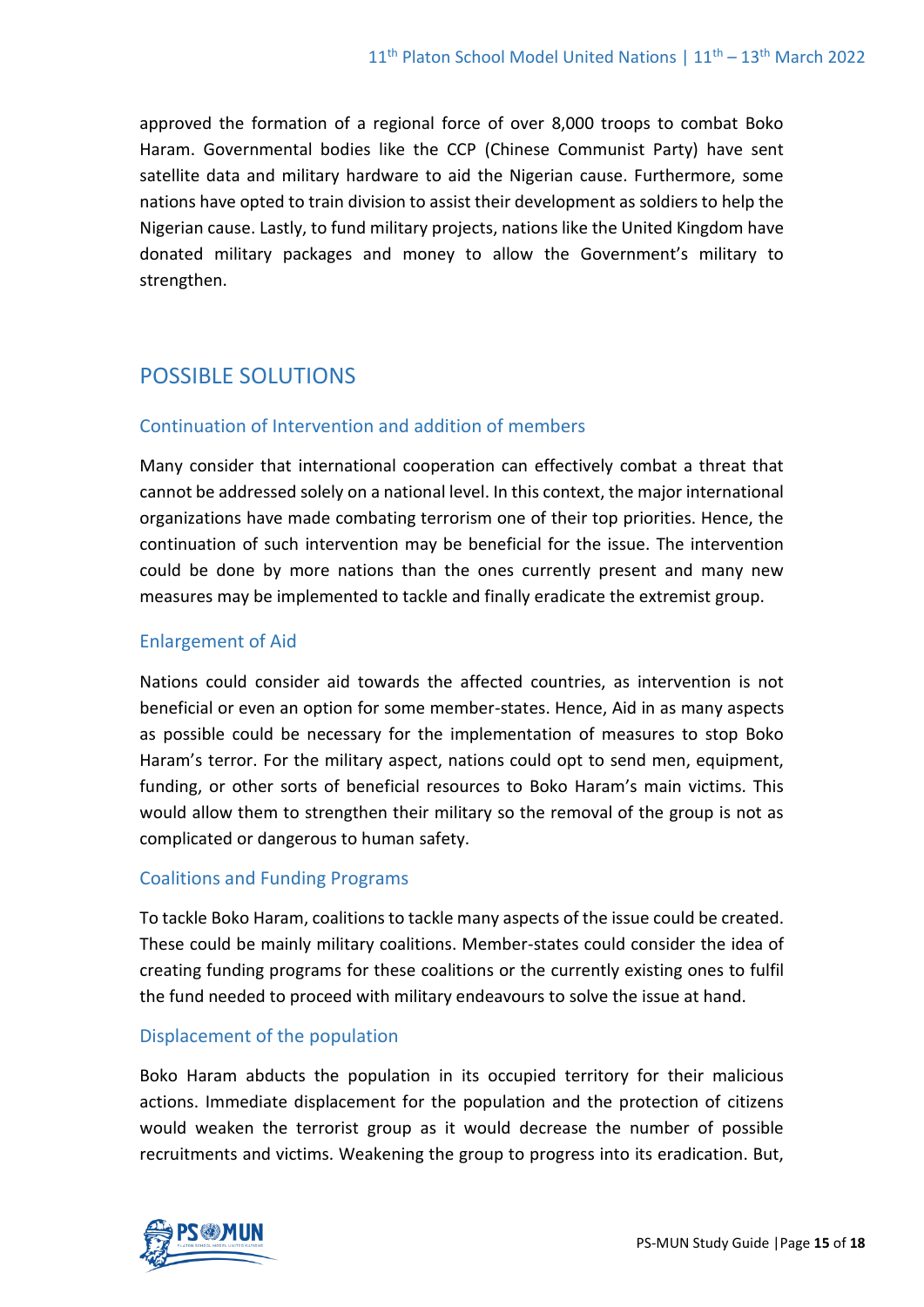most importantly, it would consider many innocent lives that must be protected from a big threat.

Similarly, a solution for displacement and refugee resettlement in the region could be to evacuate all refugees from the region at first, both to protect their lives and to reduce international and domestic tensions on the Nigerian state over resources allocated to their basic needs and wellness. Nonetheless, the displacement issue persists, necessitating international participation, not from separate countries, but from neutral mediator organizations such as the International Organization for Migration (IOM), which has been working in the region for several years. Despite the fact that the IOM has run many successful projects in the region following displacement, the biggest difficulty they face is a lack of funding from the international community. The ideal solution to be presented to the IOM is to raise awareness of the conflict's urgency and to launch a single global project for funding in West Africa.

# UN Involvement

The United Nations Department of Peace Operations is in charge of peacekeeping, which is described as "a unique and dynamic instrument designed by the organization as a way to help countries torn by violence create the conditions for enduring peace." Peacekeepers monitor and watch post-conflict peace processes, as well as assist excombatants in implementing peace accords they may have signed. Confidencebuilding measures, power-sharing arrangements, electoral support, establishing the rule of law, and economic and social growth are all examples of such aid. As a result, UN peacekeepers (also known as Blue Berets or Blue Helmets because of their light blue berets or helmets) might be military, police officers, or civilians. Encouraging the UN to take a higher role in the issue would benefit the resolution of this conflict. It also allows World Solidarity to reach the West African region.

Furthermore, the UN could intervene to tackle the extremist group as it has the power to ask for military assistance in the conflict and to submit solutions and parameters that should be carried out by member-states, hence their involvement could be in the form of UN bodies specialized in this matter, such as the UN Counter-Terrorism Committee that would help with the removal of the terrorist group.

# BIBLIOGRAPHY

"2nd Session of Nigeria/Cameroon Trans-Border Security Committee Meets in Abuja." *Daily Independent, Nigerian Newspaper*, 6 July 2014, [https://web.archive.org/web/20140809232618/http://dailyindependentnig.com/2014/07/2](https://web.archive.org/web/20140809232618/http:/dailyindependentnig.com/2014/07/2nd-session-nigeriacameroon-trans-border-security-committee-meets-abuja/) [nd-session-nigeriacameroon-trans-border-security-committee-meets-abuja/](https://web.archive.org/web/20140809232618/http:/dailyindependentnig.com/2014/07/2nd-session-nigeriacameroon-trans-border-security-committee-meets-abuja/)

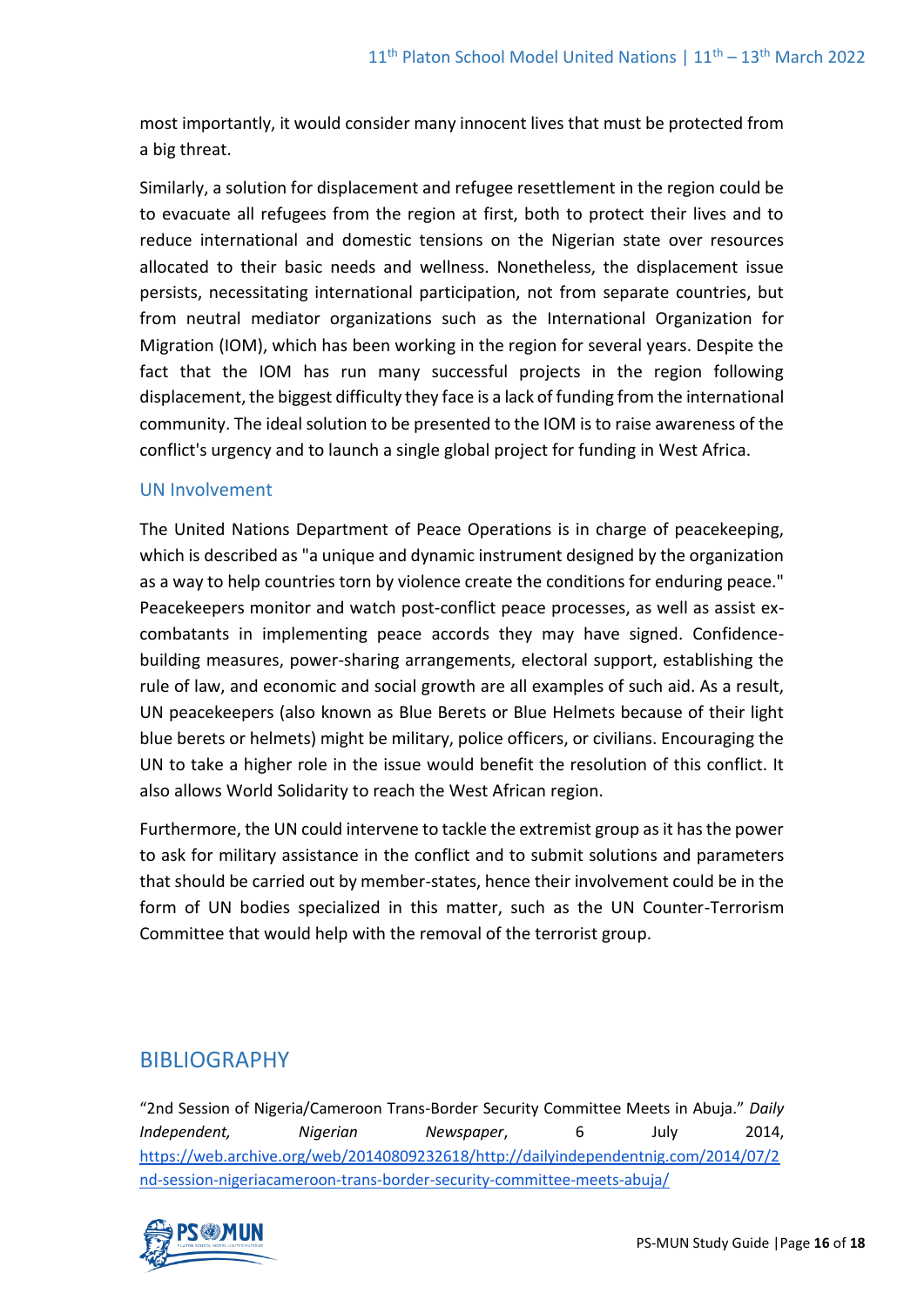Agency. "Nigerian Army Retakes Control of Key Boko Haram Town." *The Telegraph*, Telegraph Media Group, 16 Nov. 2014, [https://www.telegraph.co.uk/news/worldnews/africaandindianocean/nigeria/11234662/Nig](https://www.telegraph.co.uk/news/worldnews/africaandindianocean/nigeria/11234662/Nigerian-army-retakes-control-of-key-Boko-Haram-town.html) [erian-army-retakes-control-of-key-Boko-Haram-town.html](https://www.telegraph.co.uk/news/worldnews/africaandindianocean/nigeria/11234662/Nigerian-army-retakes-control-of-key-Boko-Haram-town.html)

Ande, Lanre Ola and Imma. "Thousands Flee as Boko Haram Seizes Northeast Nigerian Town." *Reuters*, 2014, 2014, 2015 [https://web.archive.org/web/20150924210118/https://www.reuters.com/article/2014/10/](https://web.archive.org/web/20150924210118/https:/www.reuters.com/article/2014/10/30/us-nigeria-violence-idUSKBN0IJ21820141030) [30/us-nigeria-violence-idUSKBN0IJ21820141030](https://web.archive.org/web/20150924210118/https:/www.reuters.com/article/2014/10/30/us-nigeria-violence-idUSKBN0IJ21820141030)

Barnes, Julian E. "Boko Haram Has Lost Territory in Nigeria, U.S. General Says." *The Wall Street Journal*, Dow Jones & Company, 29 Oct. 2015, [https://www.wsj.com/articles/boko-haram](https://www.wsj.com/articles/boko-haram-has-lost-territory-in-nigeria-u-s-general-says-1446136475)[has-lost-territory-in-nigeria-u-s-general-says-1446136475](https://www.wsj.com/articles/boko-haram-has-lost-territory-in-nigeria-u-s-general-says-1446136475)

"Boko Haram Crisis: Nigeria Fury over Us Arms Refusal." *BBC News*, BBC, 11 Nov. 2014, <https://www.bbc.com/news/world-africa-30006066>

"Boko Haram Denies It Has Agreed Ceasefire." *The Guardian*, Guardian News and Media, 1 Nov. 2014, [https://www.theguardian.com/world/2014/nov/01/boko-haram-nigerian](https://www.theguardian.com/world/2014/nov/01/boko-haram-nigerian-government-abubakar-shekau-islamist-abducted-schoolgirls)[government-abubakar-shekau-islamist-abducted-schoolgirls](https://www.theguardian.com/world/2014/nov/01/boko-haram-nigerian-government-abubakar-shekau-islamist-abducted-schoolgirls)

"Boko Haram Leader Appears in Video Ridiculing Nigerian Government's." *The Independent*, Independent Digital News and Media, 1 Nov. 2014, [https://www.independent.co.uk/news/world/africa/boko-haram-leader-appears-video](https://www.independent.co.uk/news/world/africa/boko-haram-leader-appears-video-ridiculing-nigerian-government-s-ceasefire-claims-9833607.html)[ridiculing-nigerian-government-s-ceasefire-claims-9833607.html](https://www.independent.co.uk/news/world/africa/boko-haram-leader-appears-video-ridiculing-nigerian-government-s-ceasefire-claims-9833607.html)

"Boko Haram Militants 'Seize Nigerian Town of Chibok'." *BBC News*, BBC, 14 Nov. 2014, <https://www.bbc.com/news/world-africa-30058879>

"Boko Haram." *BBC News*, BBC, [https://www.bbc.com/news/topics/c50znx8v435t/boko](https://www.bbc.com/news/topics/c50znx8v435t/boko-haram)[haram](https://www.bbc.com/news/topics/c50znx8v435t/boko-haram)

Cocks, Tim. "Cameroon Weakest Link in Fight against Boko Haram: Nigeria." *Reuters*, Thomson Reuters, 30 May 2014, [https://www.reuters.com/article/us-nigeria-boko-haram](https://www.reuters.com/article/us-nigeria-boko-haram-idUSKBN0EA1LE20140530)[idUSKBN0EA1LE20140530](https://www.reuters.com/article/us-nigeria-boko-haram-idUSKBN0EA1LE20140530)

"Jihadism: Tracking a Month of Deadly Attacks." *BBC News*, BBC, 11 Dec. 2014, <https://www.bbc.com/news/world-30080914>

"Letter from the President-- War Powers Resolution Regarding Cameroon." *National Archives and Records Administration*, National Archives and Records Administration, [https://obamawhitehouse.archives.gov/the-press-office/2015/10/14/letter-from-president](https://obamawhitehouse.archives.gov/the-press-office/2015/10/14/letter-from-president-war-powers-resolution-cameroon)[war-powers-resolution-cameroon](https://obamawhitehouse.archives.gov/the-press-office/2015/10/14/letter-from-president-war-powers-resolution-cameroon)

"Nigeria-Cameroon Security Committee Meets." *Nigeria-Cameroon Security Committee Meets | News24 Nigeria*,